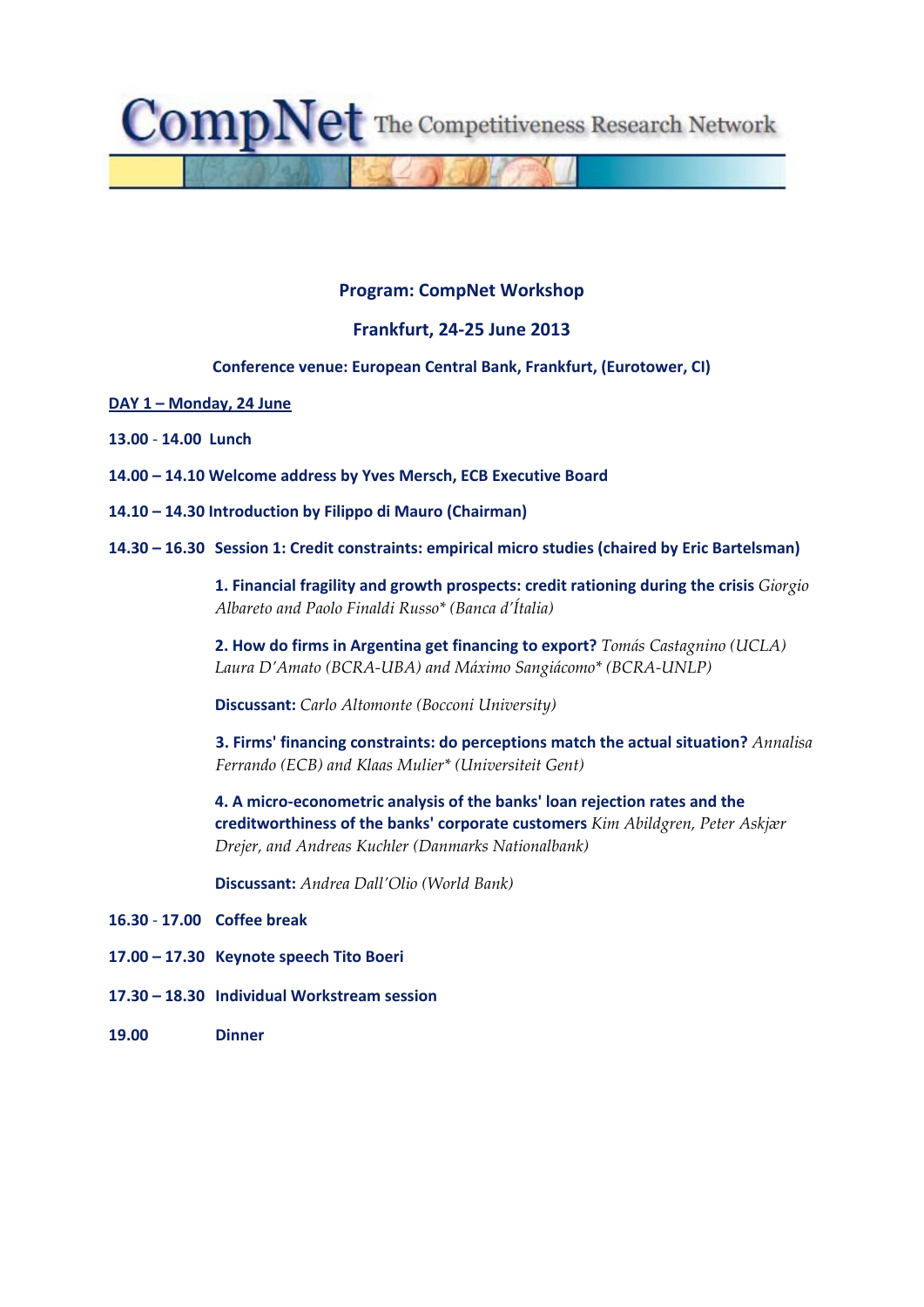**Comp** $N$ **et** The Competitiveness Research Network

#### **DAY 2 – Tuesday, 25 June**

- **08.45** ‐ **09.00 Coffee**
- **09:00** ‐ **09.30 Keynote speech Eric Bartelsman**
- **09:30** ‐ **11.00 Session 2: Trade in services (chaired by Robert Stehrer)**

**1. Exporters and importers of services: firm‐level evidence on Italy** *Stefano Federico and Enrico Tosti (Banca d'Ítalia)*

**Discussant:** *Daria Taglioni (World Bank)*

**2. Missing cross‐border trade in professional services: the nature of the product matters** *Guillaume Gaulier, Francesco Magris, Daniel Mirza (Banque de France, LEO‐ CNRS, Tours University)*

**3. Crisis‐Proof services: why trade in services did not suffer during the 2008‐2009 crisis** *Andrea Ariu (Universite catholique de Louvain)*

**Discussant:** *Martina Lawless (Central Bank of Ireland)*

**11.00** ‐ **11.30 Coffee break**

**11.30** ‐ **11.40 CompNet and MapCompete** *László Halpern (Hungarian Academy of Sciences)*

**11.40** ‐ **11.50 DO.file result: link between firms' characteristics and trade** *Matteo Bugamelli (Banca dʹItalia), Giorgio Barba Navaretti (University of Milan)*

- **11.50 – 13.00 Discussion of individual projects**
- **13.00** ‐ **14.00 Lunch**

**14.00 – 14.15 Washington conference follow‐up** *Giorgio Barba Navaretti*

**14.15 – 16.15 Session 3: Global Value Chains (chaired by Carlo Altomonte)**

### **1. Global value chains: a view from the Euro Area**

*João Amador (Bank of Portugal), Rita Cappariello\* (Banca d'Italia) and Robert Stehrer (The Vienna Institute for International Economic Studies)* 

**2. Offshoring and domestic labour markets. A matching model of outsourcing**

*Stephan Fahr and Juuso Vanhala (Bank of Finland)*